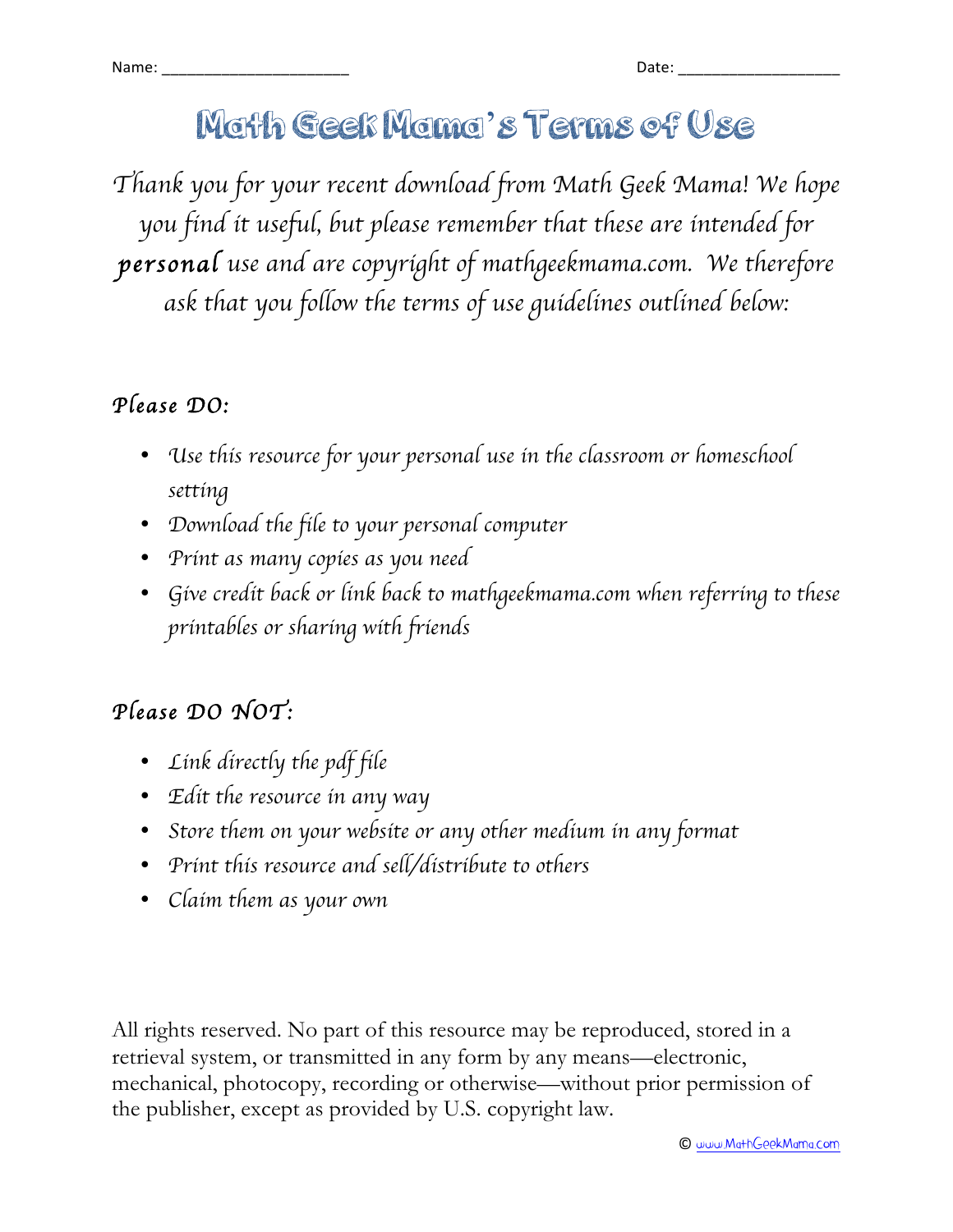Name: \_\_\_\_\_\_\_\_\_\_\_\_\_\_\_\_\_\_\_\_\_\_ Date: \_\_\_\_\_\_\_\_\_\_\_\_\_\_\_\_\_\_\_

| ۰,<br>× |  |
|---------|--|

## Understanding Algebraic Terminology

Mathematics is an effective problem-solving tool that can be used to \_\_\_\_\_\_\_\_\_\_\_\_ real-life situations and make  $\Box$  about future events.

In order to be effective, however, one must accurately translate verbal and written information into a mathematical model.

### **Key steps:**

1. Define a \_\_\_\_\_\_\_\_\_\_\_\_\_\_\_\_\_\_\_\_\_\_\_\_\_\_\_\_ for an unknown number

\_\_\_\_\_\_\_\_\_\_\_\_\_\_\_\_\_\_\_\_\_\_\_\_\_\_\_\_\_\_\_\_\_\_\_\_\_\_\_\_\_\_\_\_\_\_\_\_\_\_\_\_\_\_\_\_\_\_\_\_\_\_\_\_\_\_\_\_\_\_\_\_\_\_\_\_\_\_\_\_\_

\_\_\_\_\_\_\_\_\_\_\_\_\_\_\_\_\_\_\_\_\_\_\_\_\_\_\_\_\_\_\_\_\_\_\_\_\_\_\_\_\_\_\_\_\_\_\_\_\_\_\_\_\_\_\_\_\_\_\_\_\_\_\_\_\_\_\_\_\_\_\_\_\_\_\_\_\_\_\_\_\_

| -<br>words or phrases into<br>expressions<br>- |
|------------------------------------------------|
|------------------------------------------------|

#### **Examples:**

Twice a number, increased by five:

Six less than three times the width:

Ten less than triple the payment:

Identifying and translating such phrases when they occur in context will help enable you to solve real-world problems.

#### **Example:**

The cost of a rental car is \$35 plus 15 cents per mile. Express the cost of renting a car in terms of number of miles driven.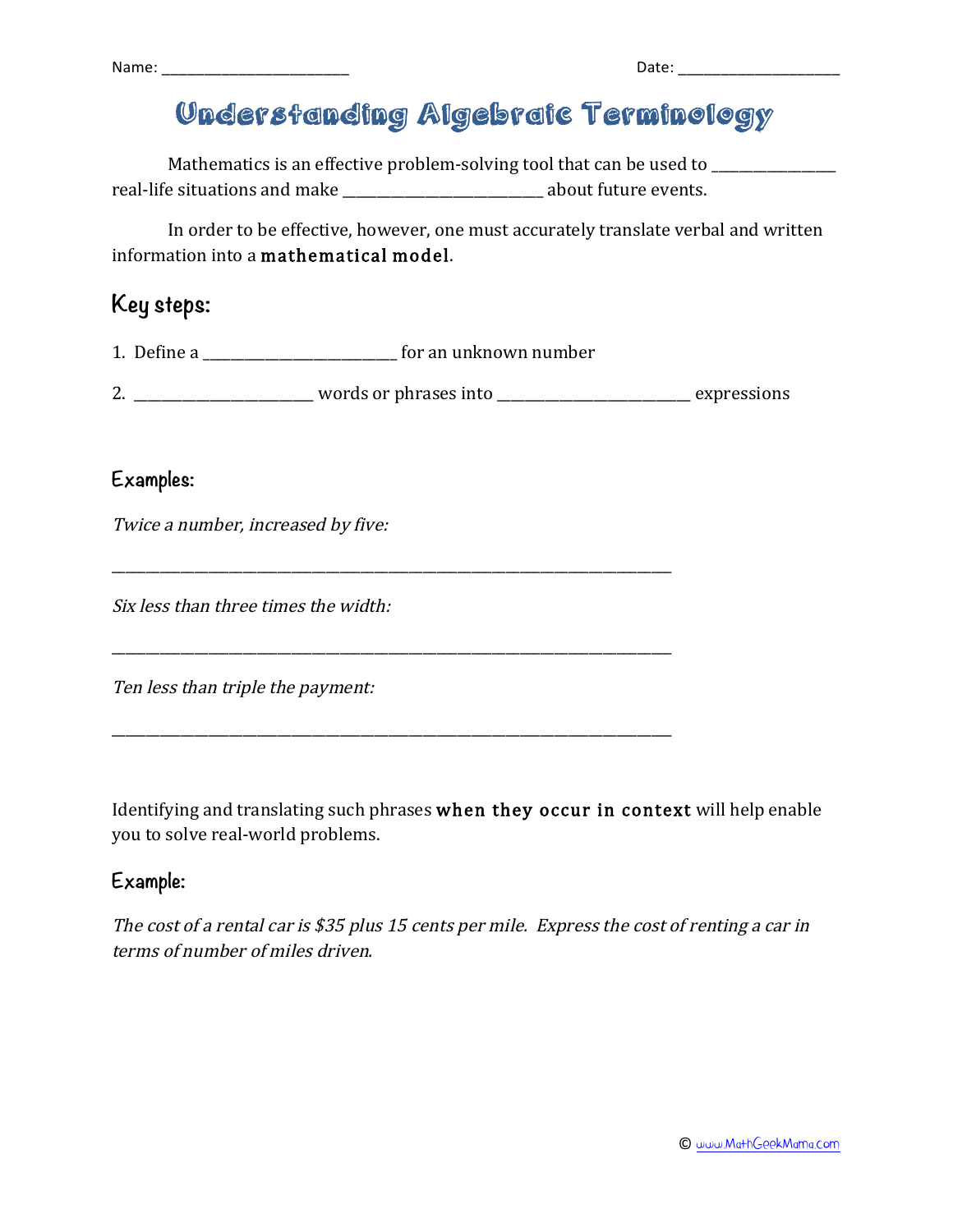### **Understanding what the question is asking:**

When you encounter various algebra problems this year, it is essential that you understand what the question is looking for, or you will not even know where to start.

**Evaluate:** Evaluating an expression means replacing the \_\_\_\_\_\_\_\_\_\_\_\_\_\_\_\_\_\_\_\_\_ with the given number and simplifying using \_\_\_\_\_\_\_\_\_\_\_\_\_\_\_\_\_\_\_\_ of \_\_\_\_\_\_\_\_\_\_\_\_\_\_\_\_\_\_\_\_\_\_\_\_\_\_\_. The final result will be a will be a series of the series of the series of the series of the series of the series of the series of the series of the series of the series of the series of the series of the series of the series of the series

**Example:**

Evaluate the expression  $x^3 - 2x^2 + 5$  for  $x = -3$ 

**Simplify:** Simplifying an expression means rewriting in the simplest form. This can be done by \_\_\_\_\_\_\_\_\_\_\_\_\_\_\_\_\_\_\_\_\_\_\_\_\_\_\_ parentheses, and \_\_\_\_\_\_\_\_\_\_\_\_\_\_\_\_\_\_\_\_\_\_\_\_\_\_\_\_\_\_\_\_ like terms. When you simplify, you will more than likely still have \_\_\_\_\_\_\_\_\_\_\_\_\_\_\_\_\_\_\_\_\_\_\_\_\_\_\_ in the expression.

**Example:**

**Simplify** the expression completely:  $7(2x^2 + 1) - (x^2 + 3)$ 

**Solve:** Solving an equation means finding the value(s) of x that make the equation

\_\_\_\_\_\_\_\_\_\_\_\_\_\_\_. You can only solve when you have an \_\_\_\_\_\_\_\_\_\_\_\_\_\_\_\_\_\_\_\_\_\_\_\_\_\_\_\_\_ meaning there is an equal sign in the problem.

\*We will learn how to solve many different types of equations throughout the course of Algebra.\*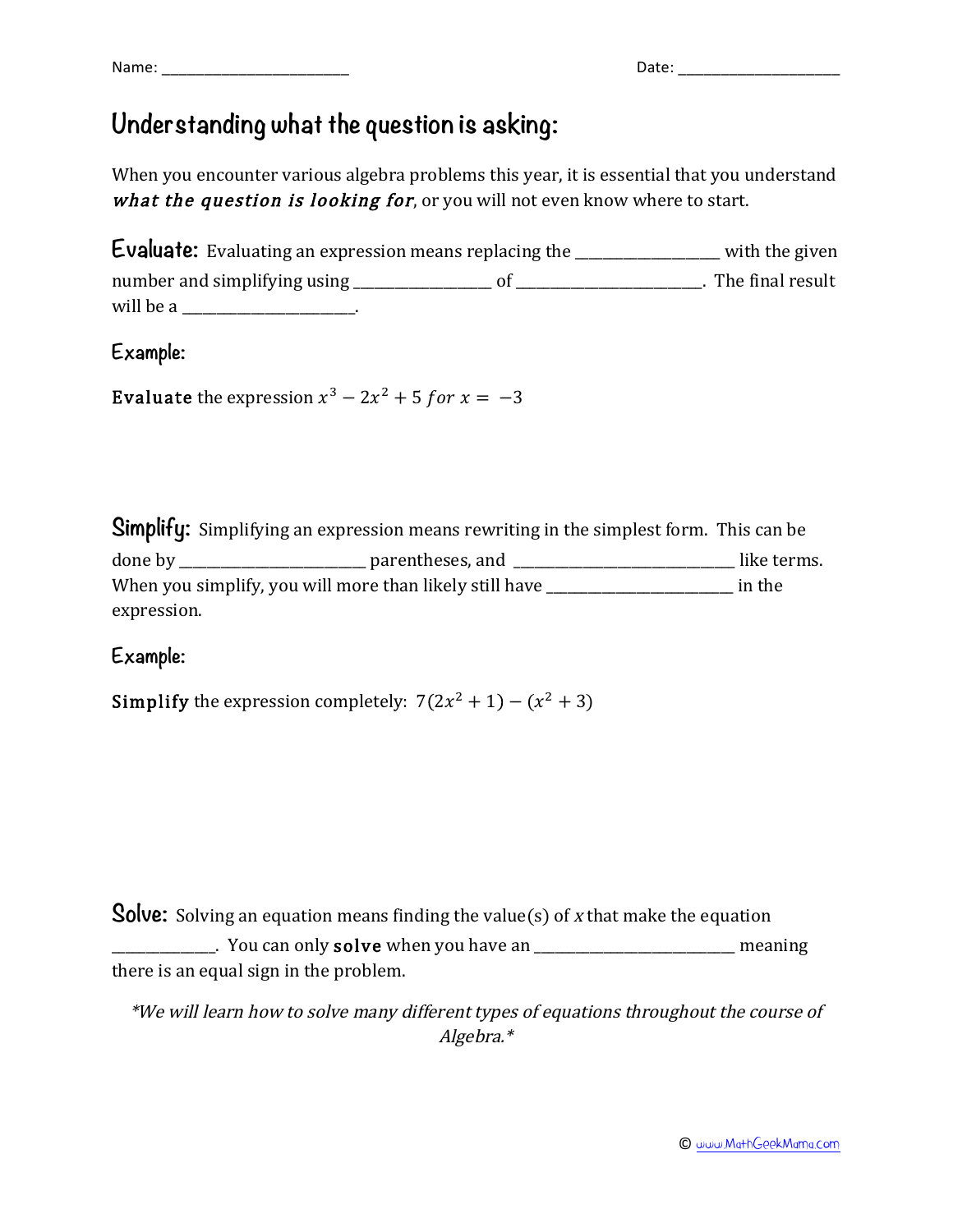Name:  $\Box$ 

| ł<br>×<br>. .<br>×<br>۰, |  |
|--------------------------|--|
|                          |  |

## Understanding Algebraic Terminology

Mathematics is an effective problem-solving tool that can be used to  $\qquad$  model real-life situations and make \_\_\_predictions\_\_\_\_\_\_\_ about future events.

In order to be effective, however, one must accurately translate verbal and written information into a mathematical model.

### **Key steps:**

1. Define a \_\_\_\_\_\_\_\_variable\_\_\_\_\_\_\_\_\_\_\_ for an unknown number

2. \_\_\_\_\_Translate\_\_\_\_\_\_\_\_\_ words or phrases into \_\_\_\_mathematical\_\_\_\_\_\_ expressions

#### **Examples:**

Twice a number, increased by five:

 $n =$  a number  $2n + 5$ 

Six less than three times the width:

 $w = \text{width}, \qquad 3w - 6$ 

Ten less than triple the payment:

 $p =$  payment,  $3p - 10$ 

Identifying and translating such phrases when they occur in context will help enable you to solve real-world problems.

#### **Example:**

The cost of a rental car is \$35 plus 15 cents per mile. Express the cost of renting a car in terms of number of miles driven.

 $c =$  total cost,  $m =$  miles driven;  $c = .15m + 35$